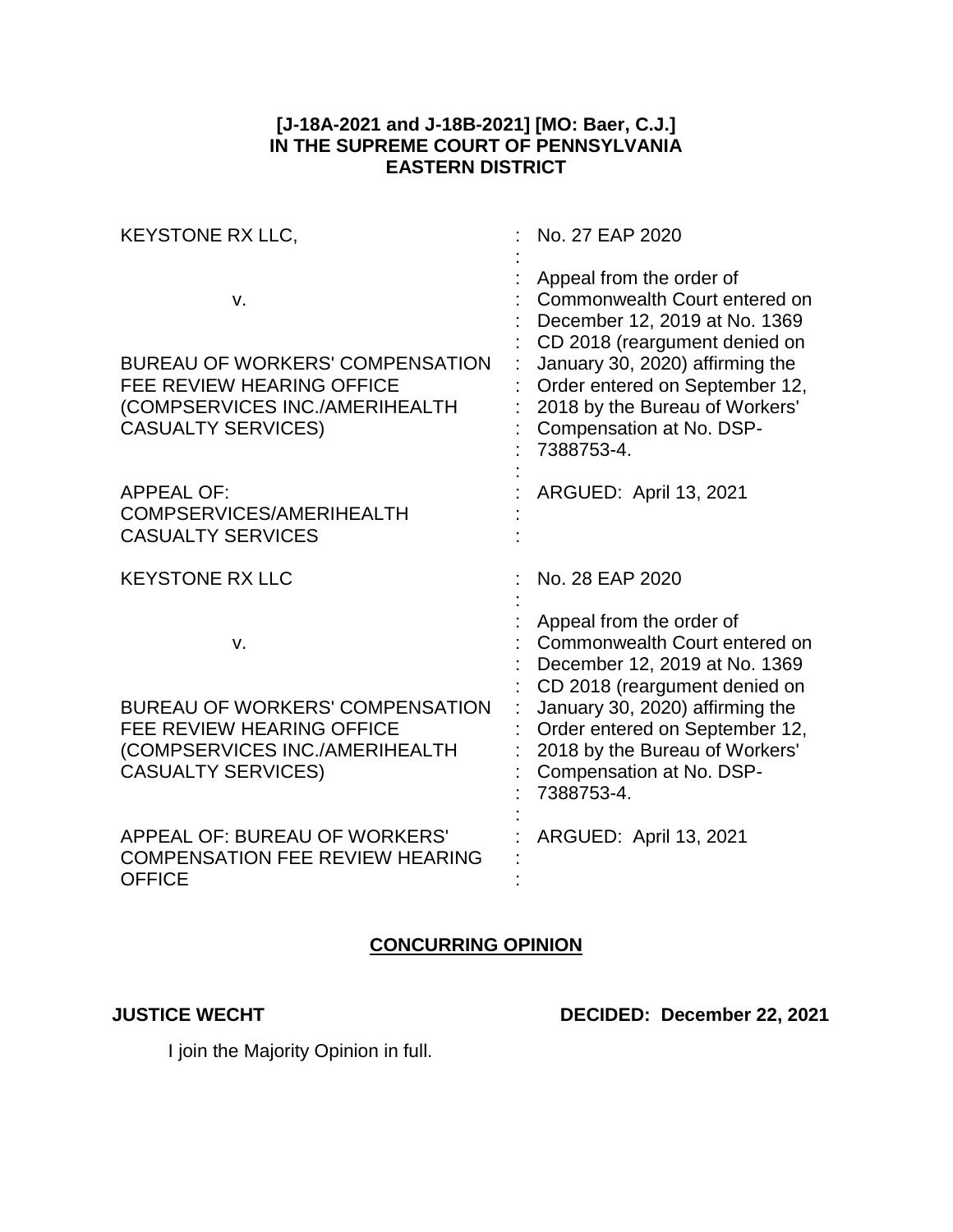Today's disposition reflects the judiciary's obligation to defer to the legislature's policy choices. Remedies may be available to aggrieved providers like Keystone Rx that have been left out of the Utilization Review process of the Workers' Compensation Act, but these remedies do not include judicial re-writing of the Act.

Under the Act, Utilization Review allows employers, employees, and insurers to obtain an impartial determination of the "reasonableness or necessity" of a claimant's treatment. 77 P.S. 531(6)(i). After that initial determination, a party or a health care provider has the right to seek review. *Id*. § 531(6)(iv). This process examines the medical treatment under review, including services provided by non-treating providers, such as Keystone Rx, which dispensed medications pursuant to a physician's prescription. Such non-treating providers are not, however, included in the process.

The legislature could have included non-treating providers in the Utilization Review process. It did not do so. Instead, the General Assembly provided a remedy to nontreating providers that is limited to challenging the amount and timeliness of payment for treatment that is reasonable and necessary. *See* Maj. Op. at 15-16; *see also* 77 P.S. § 531(1)(i). The process for determining the reasonableness and necessity of treatment affords no role for non-treating providers, essentially shifting the cost of rendering treatment that is later determined not to be reasonable or necessary from the insurer or employer to the non-treating provider.

This scheme was legislated by the General Assembly. The legislature exercised its policy-making authority to decide who should be included in Utilization Review, and who should not. This is the function of our General Assembly: it makes social policy judgments and decides among competing interests. *Villani v. Seibert*, 159 A.3d 478, 492 (Pa. 2016) ("[T]his Court frequently acknowledges the Legislature's superior resources and institutional prerogative in making social policy judgments upon a developed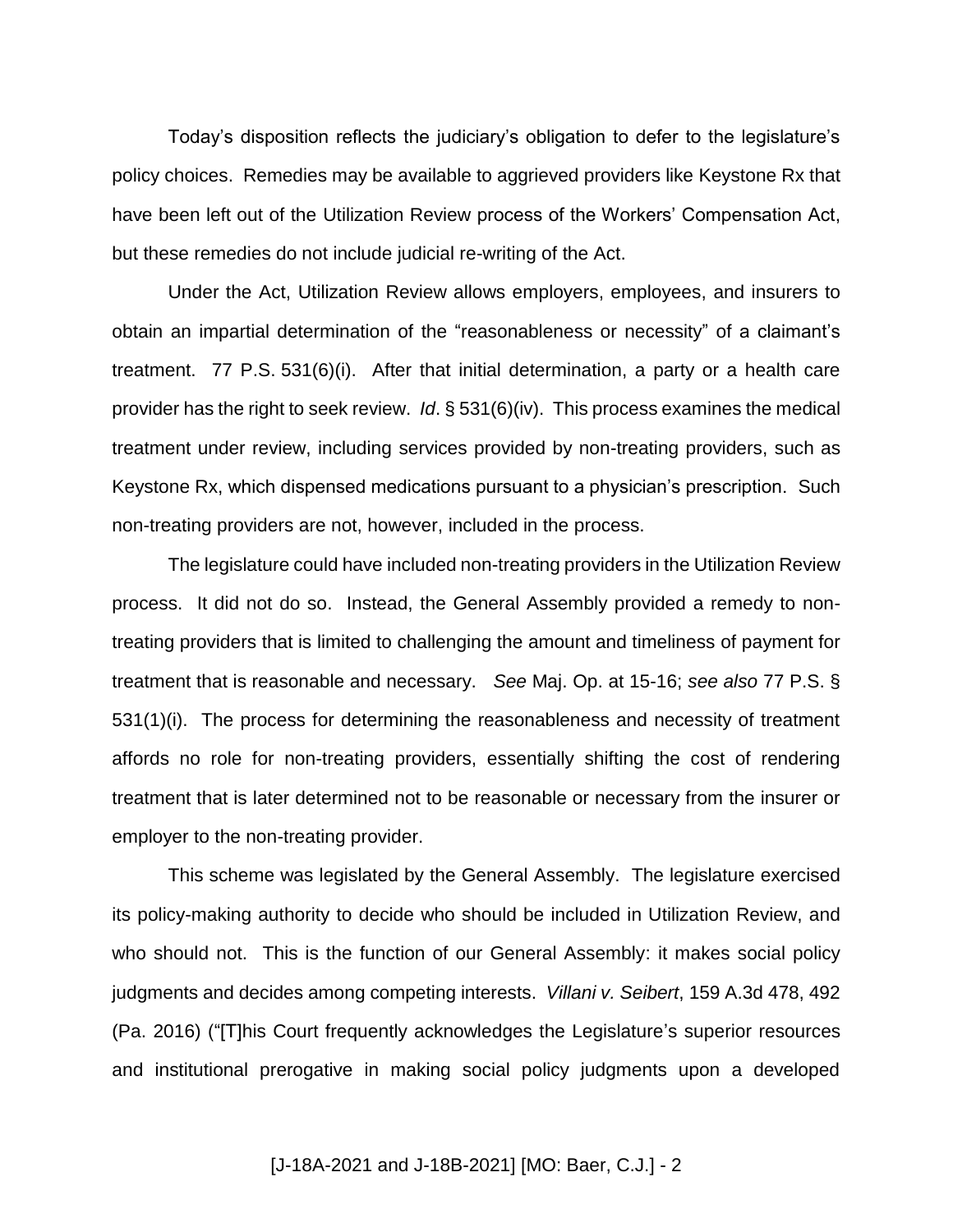analysis."); *Weaver v. Harpster*, 975 A.2d 555, 563 (Pa. 2009) ("[I]t is for the legislature to formulate the public policies of the Commonwealth."). Whatever the potential inequity of this result, it is a matter of legislative discretion. It is not a field for judicial reformation.

It is not for the judiciary to usurp the General Assembly's policy-making authority and exceed the parameters of legislation by engrafting statutory requirements that the General Assembly chose to omit, even where sound reasons may appear to favor the creation of a mechanism omitted from the statute.<sup>1</sup> *Discovery Charter Sch. v. Sch. Dist. of Phila*, 166 A.3d 304, 318 (Pa. 2016) ("[I]t is not the province of the judiciary to augment the legislative scheme."); *Parker v. Children's Hosp. of Phila.*, 394 A.2d 932, 937 (Pa. 1978) ("[T]he power of judicial review must not be used as a means by which the courts might substitute its judgment as to public policy for that of the legislature."); *Glancey v. Casey*, 288 A.2d 812, 816 (Pa. 1972) ("Time and again, we have taken the position that the judiciary does not question the [w]isdom of the action of a legislative body.").

Because it was the legislature that, by design, made payment to non-treating providers contingent upon determinations of reasonableness and necessity, the remedy for the consequences of this decision also lies with the legislature. Entities left out of the Utilization Review process—including diagnostic testing facilities, durable medical equipment companies, laboratories, medical imaging centers, opticians, pharmacies, physical therapy centers, and visiting nurses—are free to petition the legislature for redress for payment for services rendered under a physician's orders. Keystone Rx's

 $\overline{a}$ 

<sup>1</sup> Of course, legislation cannot deprive any person of a protected property interest without due process of law. *See Am. Mfrs. Mutual Ins. v. Sullivan*, 526 U.S. 40, 59 (1999). As the Majority observes, there is no protected property interest in the payment of disputed medical bills before the treatment is deemed reasonable and necessary. *See* Maj. Op. at 15-16. Although Keystone Rx may have had an expectation of payment for prescriptions it dispensed, it had no protected property interest in those payments, and due process protections do not apply to mere expectations. *See id*. at 16.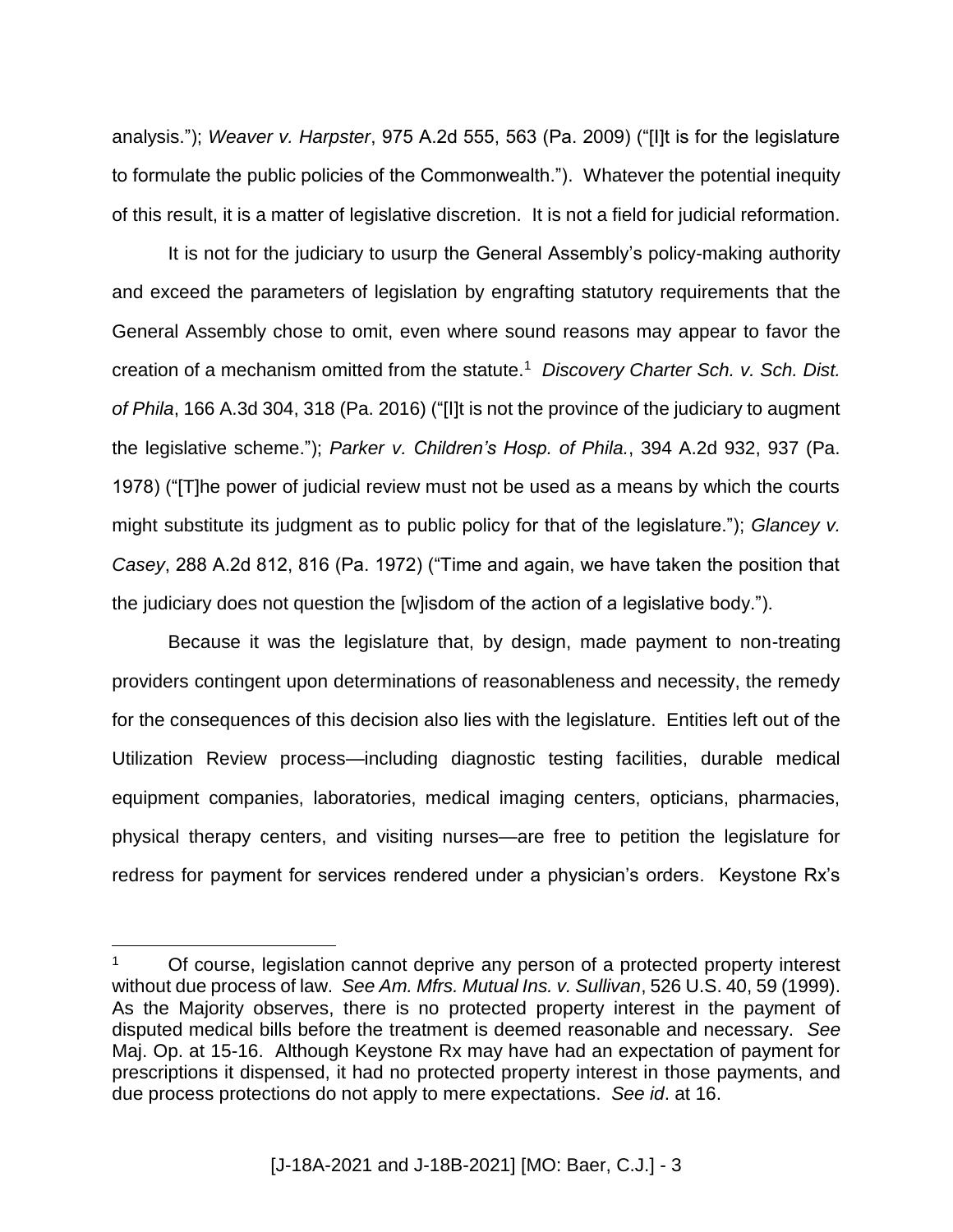policy-based arguments are for the policy-making branches. They are not for the judiciary.

Short of legislative intervention, non-treating providers will have to make the business decision of whether to continue providing services to workers' compensation claimants. Perhaps a reasonable business decision would be to eliminate the risk by refusing to fill prescriptions in workers' compensation cases, knowing and opting out of the risks involved in such transactions. As this case comes to us, however, Keystone Rx assumed the risk when it entered into its business, knowing the limitations involved, and elected to fill prescriptions for workers' compensation claimants whose treatment may ultimately prove non-compensable under the Act.

Non-treating providers might opt to continue providing services and spread the risk of non-payment, insure against it, or seek subrogation or payment from another insurer as the facts and circumstances may allow. Perhaps these providers might choose to pursue remedies directly against the injured workers. Although an injured employee is not responsible under the Act for reasonable and necessary treatment resulting from a work-related injury, it does not appear that any law precludes direct action against a customer whose injuries are not compensable under the Act. Where the Act is not implicated, any remedies Keystone Rx would have generally against its customers would presumably be available, including a breach of contract claim. Any argument that the Act or the accompanying regulations preclude directly billing an injured employee fall away once the injury or treatment is determined not to be compensable under the Act.<sup>2</sup>

 $\overline{a}$ 

<sup>2</sup> *See, e.g.*, 77 P.S. § 531(7) ("A provider shall not hold an employe liable for costs related to care or service rendered in connection with a compensable injury under this act. A provider shall not bill or otherwise attempt to recover from the employe the difference between the provider's charge and the amount paid by the employer or the insurer."). Although the Bureau of Workers' Compensation's regulations prohibit balance billing, this prohibition pertains to "providers," which is regulatorily defined as "health care